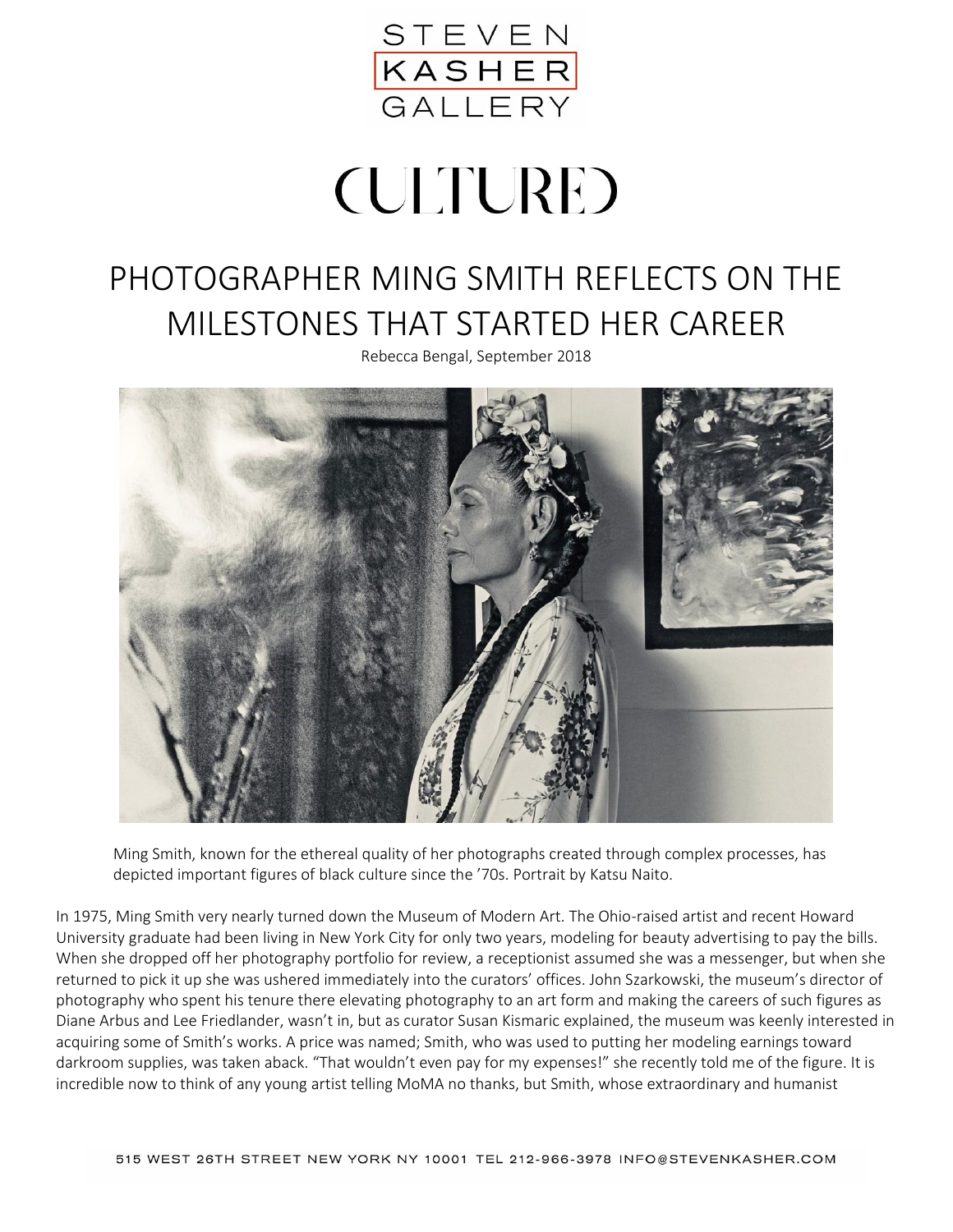

depictions, especially of African American people are experiencing a quiet but welcome resurgence of attention, certainly did. Kismaric urged her to reconsider. Think about it over the weekend, she said.

Smith did reconsider, and that year became the first African American female photographer to have prints acquired by the museum's permanent collection. Today MoMA owns seven of her black-and-white works, including clear-eyed, graceful documentary photographs of mothers and children in Harlem. Also within the museum's holdings are flashes of the hand-colored and dreamlike multiple-exposure prints and electrifying blur Gordon Parks referred to when he wrote of her pictures years later in an essay for her 1991 monograph "A Ming Breakfast: Grits and Scrambled Moments": "Wondrous stuff crops up in her imagery, stuffing itself into her sight."

"I always believed my work was bigger than me," Smith tells me. "And the MoMA was a milestone. But then for 40 years there was nothing, no shows, no artist talks." When she says this, she's exaggerating, though not by much. The current revival of interest in her photographs was largely helped along by MoMA's "Pictures by Women: A History of Modern Photography," a 2010 exhibition which recontextualized Smith's work alongside that of fellow experimenters in the form, including Diane Arbus, an influence, and her friend Lisette Model. Writing in the New York Times of a solo show that same year at June Kelly Gallery, Holland Cotter praised Smith's "heartfelt and gorgeous" pictures: "It's hard to think of another photographer who could set a misty head shot of the writer James Baldwin in a bank of dark clouds over the Harlem skyline and get away with it." Last year, Steven Kasher Gallery hosted the first major retrospective of Smith's work; and after the 2017 Brooklyn Museum exhibition "We Wanted a Revolution: Black Radical Women, 1965–85," "I had women telling me they cried when they saw my pictures," Smith says. This fall, as the Tate Modern-curated exhibition "Soul of a Nation: Art in the Age of Black Power" lands at the Brooklyn Museum, her pictures again gain a prominent place, perhaps pointing curators to bodies of work still largely unseen.

We are sitting in Smith's apartment, with its twin views: a window onto central Harlem where she now lives, and the living room, filled with evidence of the last 40 years, piles of large framed prints, and massive, taped-up ones. The floors are heaped with more prints, framed and unframed, and boxes of slides. Smith, a striking beauty in her 60s, darts around the room barefoot among them, with dancer-like elegance. Visible here are years spent in music and traveling the world, as during her marriage to jazz saxophonist David Murray (whose portrait is among the MoMA holdings), as well as distinct and deeply affecting bodies of work, including an early 1990s series made in Pittsburgh, where she photographed people and places of the Hill District where playwright August Wilson set his Pulitzer Prize-winning dramas. Her musician son Mingus, whom she had with Murray, sits at a small desk nearby, poring through his mother's digital archives.

The presence of the "wondrous stuff" Parks wrote of is palpable in this room—the record of an artistic and adventurous sensibility that casts uncommon light on artists and ordinary persons alike. The glitter and sequined cape of Sun Ra in Smith's deservedly famous portrait of the avant-jazz musician unfurls winglike over his shoulder, seeming to shed layers of stars in his wake, a cosmic path. Face up on another stack of prints is a portrait of Grace Jones, head ecstatically thrown back, in a wash of glitter that Smith enhanced with daubs of pink paint. Jones, who was starting out as a model at the same time as Smith was a friend; "she called me and told me to come out to Studio 54 and take that one," Smith says. "I knew her before she was 'Grace Jones.' But then again, she already was. Grace was always so free."

Smith frequently refers to the most spectral moments in her work as "gifts," and light as "spiritual." Not religious, she clarifies—she means the way Rembrandt uses light or the way Brassaï does. Sometimes the spirit manifests in multiple exposures that create beautifully surprising connections; sometimes it's simply the arresting, ghostlike blur in her portraits that suggests not just an instant, but a trail left behind. Smith's affection for her subjects is as evident in her portrait of Alvin Ailey as it is of mourners watching the great choreographer's funeral procession.